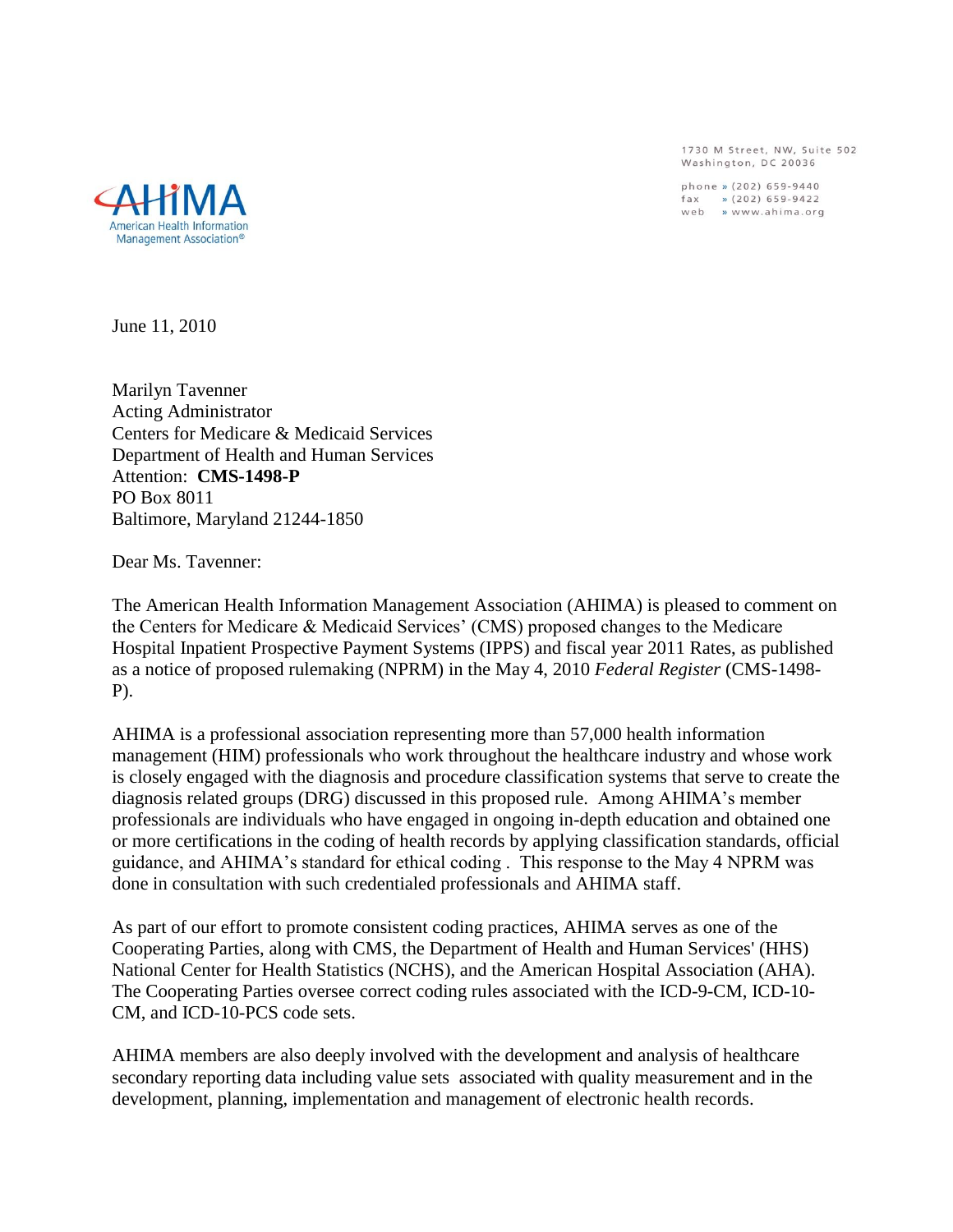Our detailed comments and rationale on the NPRM for IP-PPS are below.

# **II. Proposed Changes to Medicare Severity Diagnosis-Related Group (MS-DRG) Classifications and Relative Weights** (75FR23861)

**We urge CMS to publish the proposed ICD-10-CM/PCS-based MS-DRGs no later than the FY 2013 IPPS proposed rule.** While we recognize that proposed MS-DRG revisions are typically published in the IPPS proposed rule for the fiscal year when they would become effective, the conversion of the MS-DRGs to ICD-10-CM/PCS is much larger and more complex than the usual annual changes to the MS-DRGs. Therefore, we believe the healthcare industry needs more lead time to review, analyze, and prepare comments on the ICD-10-CM/PCS-based MS-DRGs.

**II-D – Proposed FY 2011 MS-DRG Documentation and Coding Adjustment, Including the Applicability to the Hospital-Specific Rates and the Puerto Rico-Specific Standardized Amount** (75FR23865)

**AHIMA urges CMS to stop referring to their proposed payment adjustment as a "coding and documentation" adjustment and instead refer to it as a "budget neutrality" adjustment or similar term.** 

AHIMA has long been an advocate of consistent coding practices and serves as one of the four Cooperating Parties responsible for development of the *ICD-9-CM Official Guidelines for Coding and Reporting* and the content of the American Hospital Association"s *Coding Clinic for ICD-9-CM*. These publications provide official industry guidance on complete, accurate ICD-9- CM coding, without regard to the impact of code assignment on reimbursement.

AHIMA"s Standards of Ethical Coding stipulate that "coding professionals are expected to support the importance of accurate, complete, and consistent coding practices for the production of quality healthcare data." Therefore, AHIMA believes that all diagnoses and procedure should be coded and reported in accordance with the official coding rules and guidelines, which are developed under HHS authority.

As CMS has acknowledged in various regulations, including past PPS rules and the ICD-10 rule, there is a growing demand for more accurate and detailed data due to new and expanding healthcare initiatives such as value-based purchasing, present on admission (POA) reporting, quality reporting, and patient safety monitoring.

A negative payment adjustment for improved coding and documentation is at odds with industry efforts to improve the quality of healthcare data, as well as with CMS" own efforts to encourage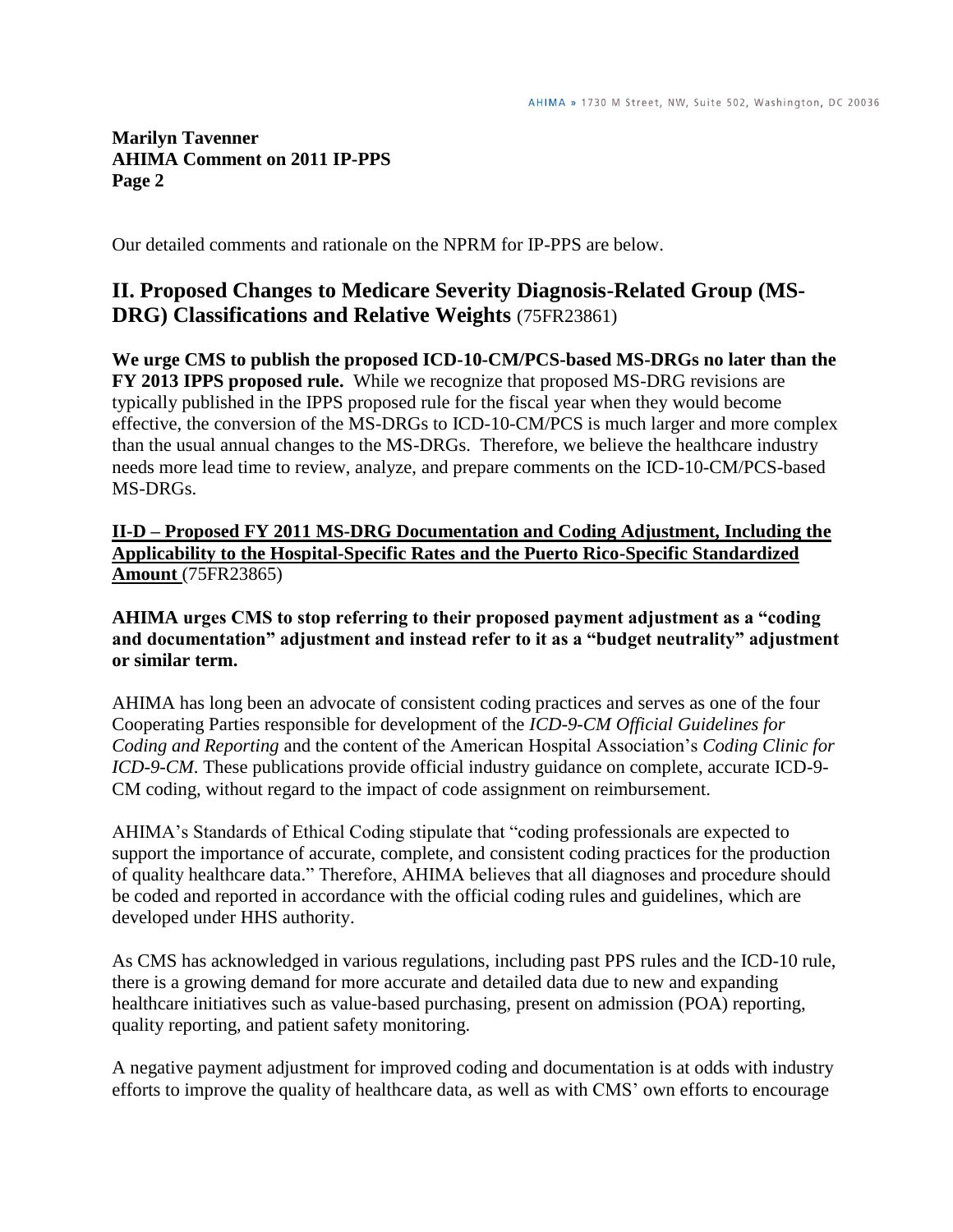hospitals to improve their coding specificity. It is also inconsistent with national goals to improve quality of care.

Negative terminology used in regards to this adjustment also negatively portrays coding professionals" and clinicians" hard work and dedicated efforts toward improving the quality of documentation and coding– by directly associating these improvements with reduced payments to hospitals. AHIMA recognizes the requirement to maintain budget neutrality and the associated payment cuts that may need to occur. We also recognize that no payment cut for "coding and documentation improvements" would need to be made in the absence of a budget neutrality requirement. **Therefore, this payment adjustment should more appropriately be referred to as a "budget neutrality adjustment."** We believe this change in terminology here and in other HHS and CMS statements and documents would more accurately reflect the true basis for the payment adjustment and eliminate the current widespread misperception that this adjustment is a penalty for accurate coding and documentation improvements.

# **II-F-2 – Proposed HAC Conditions for FY 2011** (75FR23882)

AHIMA supports the proposal to delete code 999.6, ABO incompatibility reaction, on the HAC list and replace it with the five new diagnosis codes for ABO incompatibility reaction, since this change reflects revisions to the ICD-9-CM code set.

# **II-F-3 – RTI Program Evaluation Summary** (75FR23883)

We support CMS' efforts to encourage accurate present on admission (POA) reporting and discourage the use of the POA indicator "U" to the extent possible. Based on member feedback, we note that there is still some confusion as to the difference between the POA indicators "W" and "U," which could result in some diagnoses being reported as a "U" when "W" would be more appropriate. We have also heard from our members that that there is reluctance on the part of some physicians to report "W."

#### **AHIMA urges CMS to collaborate with the healthcare industry, through** *Coding Clinic for ICD-9-CM* **and other communication mechanisms, to provide education on the use of the POA indicator "W" and to encourage the proper use of this POA indicator when clinically appropriate.**

#### **II-G-1a – Postsurgical Hypoinsulinemia** (75FR23898)

We concur with CMS' proposal to add diagnosis code 251.3, Postsurgical hypoinsulinemia, to the list of principal or secondary diagnosis codes assigned to MS-DRGs 008 (Simultaneous Pancreas/Kidney Transplant) and 010 (Pancreas Transplant).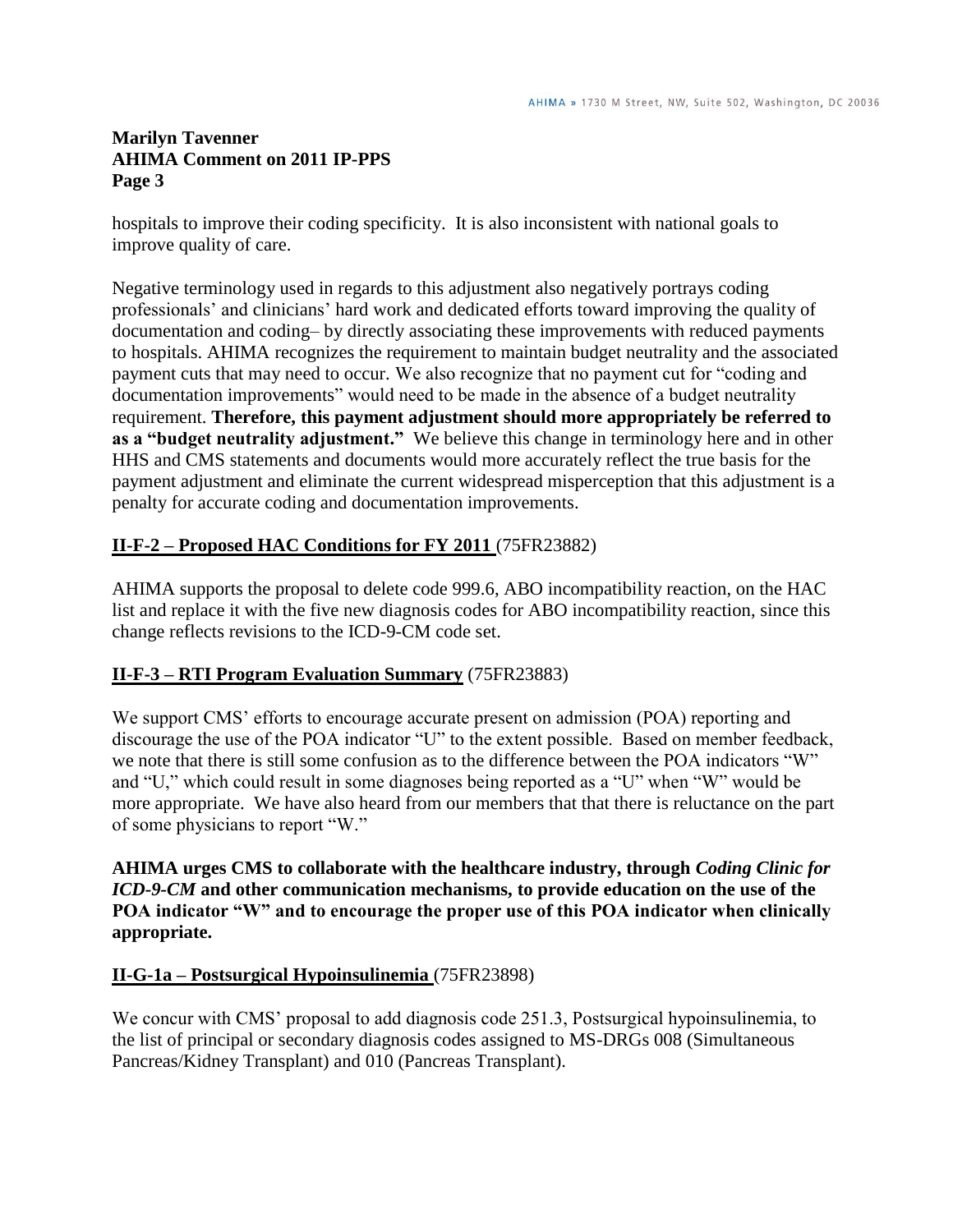#### **II-G-1b – Bone Marrow Transplants** (75FR23898)

We support CMS" proposal to delete MS-DRG 009 (Bone Marrow Transplant) and create two new MS-DRGs in order to differentiate allogeneic and autologous bone marrow transplants.

#### **II-G-2 – Administration of Tissue Plasminogen Activator (tPA) (rtPA)** (75FR23899)

With regard to CMS' analysis of claims data for diagnosis code V45.88, Status post administration of tPA in a different facility within the last 24 hours prior to admission to current facility, our members have indicated this code may be under-reported. Also note, when it is reported, it may appear in a position lower than the nine diagnoses currently processed by Medicare. So, the data analyzed by CMS may not have reflected a complete picture of cases when tPA was administered in a different facility within 24 hours prior to admission to the current facility. As facilities move to a standard electronic health record and nomenclature and exchange standard information as transfer, such as the HL7 Continuity of Care Document (CCD) standard transaction, this problem should evaporate.

#### **II-G-3a – New MS-DRGs for Intraoperative Fluorescence Vascular Angiography with CABG** (75FR23900)

AHIMA supports CMS" proposal not to make any MS-DRG modifications for cases reporting procedure code 88.59, Intra-operative fluorescence vascular angiography.

### **II-G-3b – New MS-DRG for Intraoperative Angiography, by Any Method, with CABG**  (75FR23901)

We support CMS' proposal not to create a new MS-DRG for coronary bypass with intraoperative angiography, by any method.

### **II-G-3d – MS-DRG Reassignment of Intraoperative Fluorescence Vascular Angiography** (75FR23901)

We support CMS' proposal not to reassign cases with procedure code 88.59, Intra-operative fluorescence vascular angiography, to MS-DRGs 228, 229, and 230 (Other Cardiothoracic Procedures with MCC, CC, and without CC/MCC, respectively).

#### **II-G-4 – Gastrointestinal Stenting** (75FR23902)

We support CMS' proposal not to make any MS-DRG modifications to cases involving the use of gastrointestinal stents.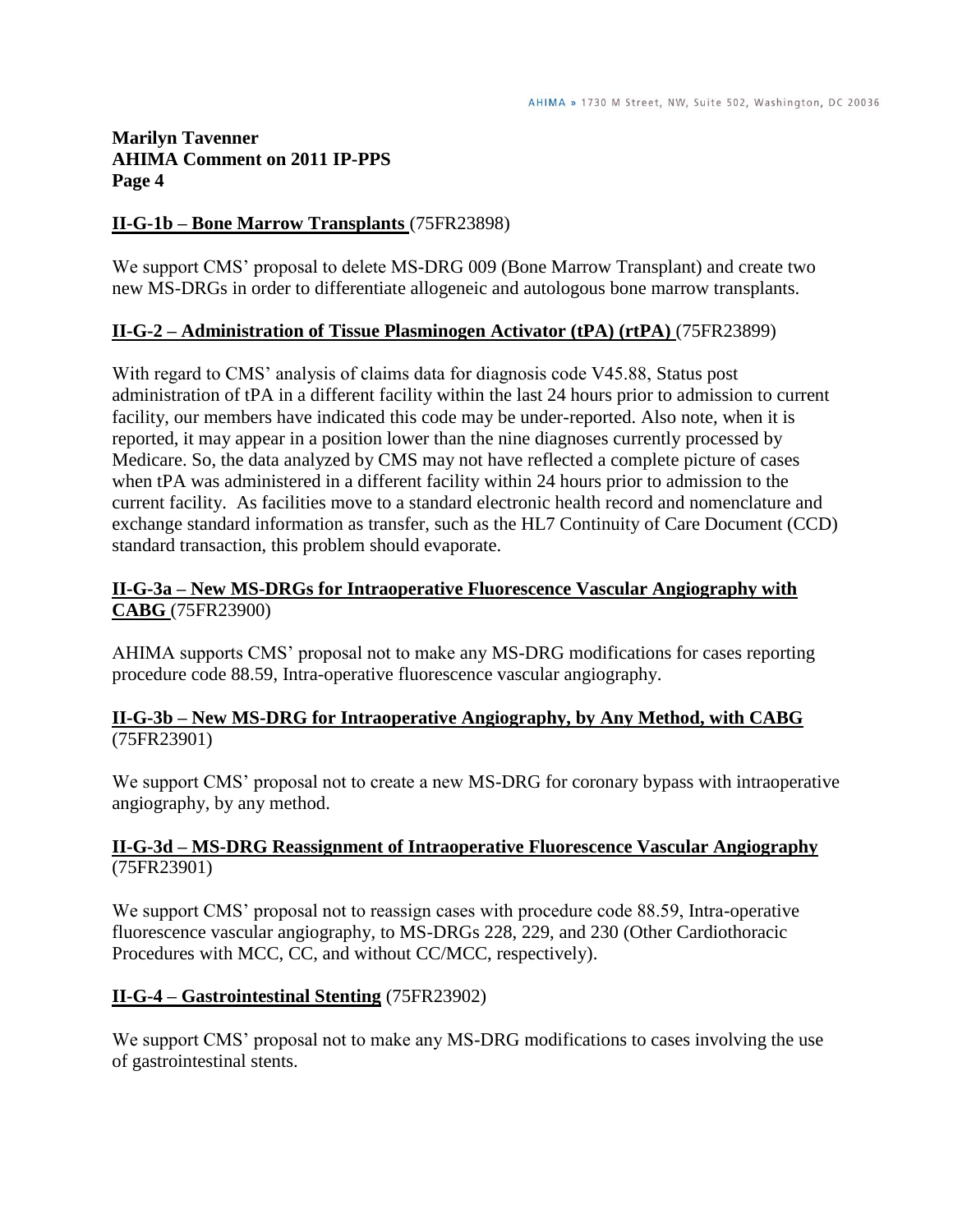#### **II-G-5 – Pedicle-Based Dynamic Stabilization** (75FR23902)

AHIMA supports CMS" proposal not to reassign cases with procedure code 84.82, Insertion or replacement of pedicle-based dynamic stabilization device(s), to MS-DRG 460 (Spinal Fusion Except Cervical without MCC).

#### **II-G-6a – Discharges/Transfers of Neonates to a Designated Cancer Center or Children's Hospital** (75FR23903)

We commend CMS' proposal to add discharge status code 05 (Discharged/transferred to a designated cancer center or children"s hospital) to the MS-DRG GROUPER logic for MS-DRG 789 (Neonates, Died or Transferred to Another Acute Care Facility).

### **II-G-6b – Vaccinations of Newborns** (75FR23903)

We also commend the proposal to remove code V64.05, Vaccination not carried out because of caregiver refusal, from MS-DRG 794 (Neonate with Other Significant Problems) and add it to MS-DRG 795 (Normal Newborn).

#### **II-G-7a – Unacceptable Principal Diagnosis Edit: Addition of Code for Gastroparesis** (75FR23903)

We support CMS' proposal to add code 536.3, Gastroparesis, to the list of unacceptable principal diagnoses in the Medicare Code Editor (MCE).

#### **II-G-7b – Open Biopsy Check Edit** (75FR23903)

We support CMS" proposed deletion of the entire Open Biopsy Check edit from the MCE.

#### **II-G-7c – Noncovered Procedure Edit** (75FR23904)

We agree with the proposed addition of diagnosis code 251.3, Postsurgical hypoinsulinemia, to the list of acceptable principal or secondary diagnosis codes in the MCE that are associated with the noncovered procedure edit for procedure codes 52.80, Pancreatic transplant, not otherwise specified, and 52.82, Homotransplant of pancreas.

### **II-G-9b(2) – Suggested Changes to Severity Levels for Obesity-Related and Major Osseous Defect Diagnosis Codes** (75FR23905)

We support CMS' proposal not to change the CC classification of diagnosis codes for obesity, major osseous defects, and body mass index (BMI). However, the BMI codes may be underrepresented in the Medicare data because they may appear in a code position lower than the nine diagnoses currently processed by Medicare.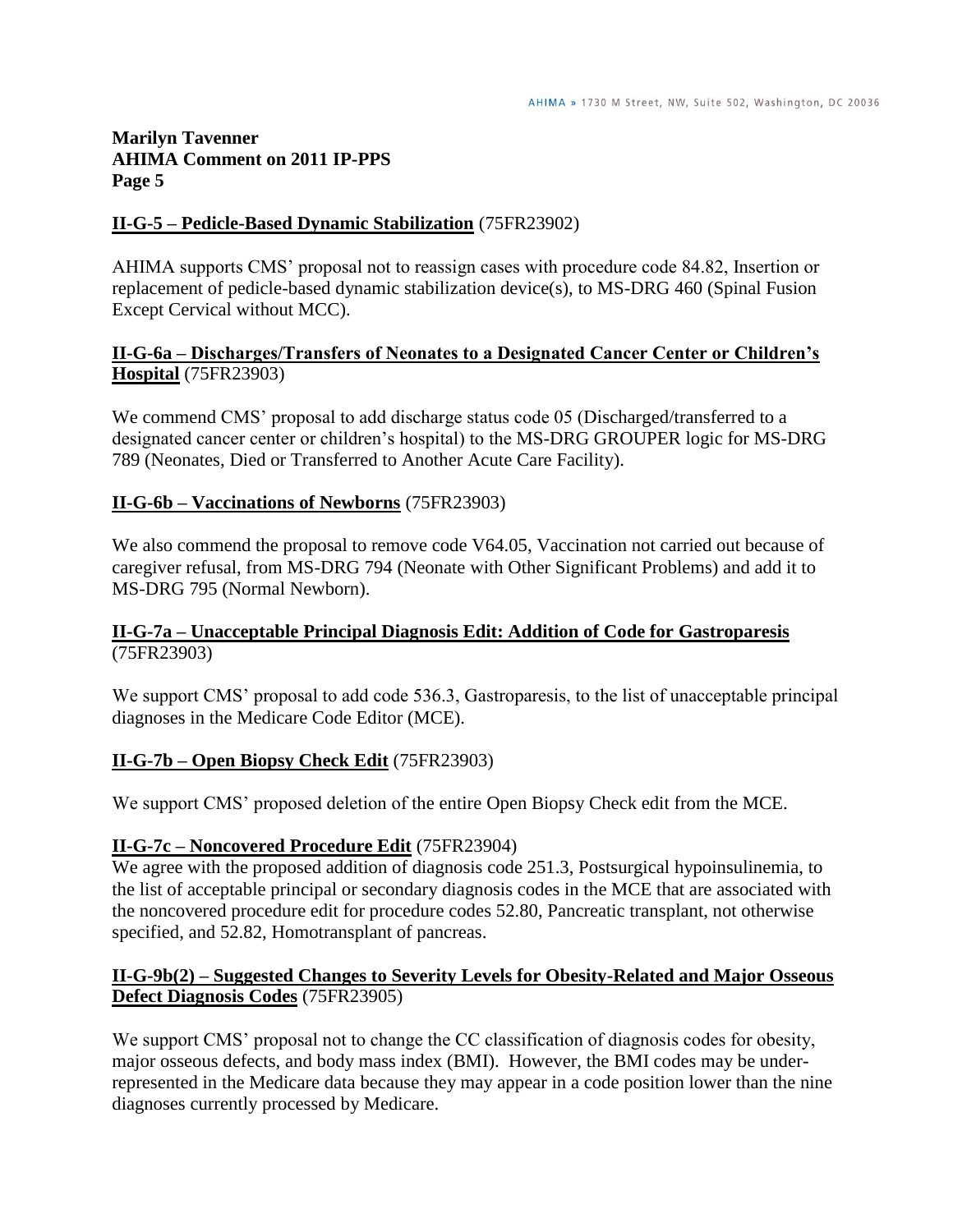#### **II-G-9b(3) – Suggested Changes to the Severity Level for Alzheimer's Disease Diagnosis Code** (75FR23907)

We support CMS' proposal not to change the CC classification of code 331.0, Alzheimer's disease.

#### **II-G-9b(4) – Proposed Change to the Severity Level for Acute Renal Failure, Unspecified Diagnosis Code** (75FR23907)

We are concerned that the claims data on diagnosis code 584.9, Acute renal failure, that CMS used to support its proposal to change the severity level of this code from an MCC to a CC may be flawed due to variable terminology used by physicians and changes in the ICD-9-CM classification.

Physicians often use the terms "acute renal insufficiency" and "acute renal failure" interchangeably, resulting in some cases of acute renal insufficiency being classified as acute renal failure. Also, physicians often use the term "acute kidney injury" to mean either acute renal insufficiency or acute renal failure, but "acute kidney injury" is indexed in ICD-9-CM to code 584.9 and therefore is always classified as acute renal failure. Due to these inconsistencies, data on code 584.9 likely includes a mix of both acute renal insufficiency cases and true acute renal failure cases, resulting in dilution of the data for this code and an inaccurate reflection of the severity level for acute renal failure.

### **We believe and recommend that further changes to the classification of renal conditions in ICD-9-CM are necessary, as well as physician education, are necessary to improve data on acute renal failure.**

# **II-G-11b – Code Freeze** (75FR23912)

AHIMA supports the federal government"s proposal to make the last regular, annual updates to both ICD-9-CM and ICD-10-CM/PCS effective on October 1, 2011, with the next regular update to ICD-10-CM/PCS scheduled for October 1, 2014. We believe this timetable balances the need to ensure ICD-9-CM and ICD-10-CM/PCS are as up-to-date as possible with the need to allow the federal government and the healthcare industry sufficient time to concentrate on ICD-10- CM/PCS transition activities.

We also support the proposal to allow limited code updates to ICD-9-CM and ICD-10-CM/PCS on October 1, 2012 in order to capture new diseases and technology. We urge CMS and the CDC to develop strict criteria that a code proposal must meet in order to qualify for the limited update during the freeze period. Application of robust standards will ensure that only code proposals that meet the intent of the limited update, and truly can"t wait until the regular updates resume in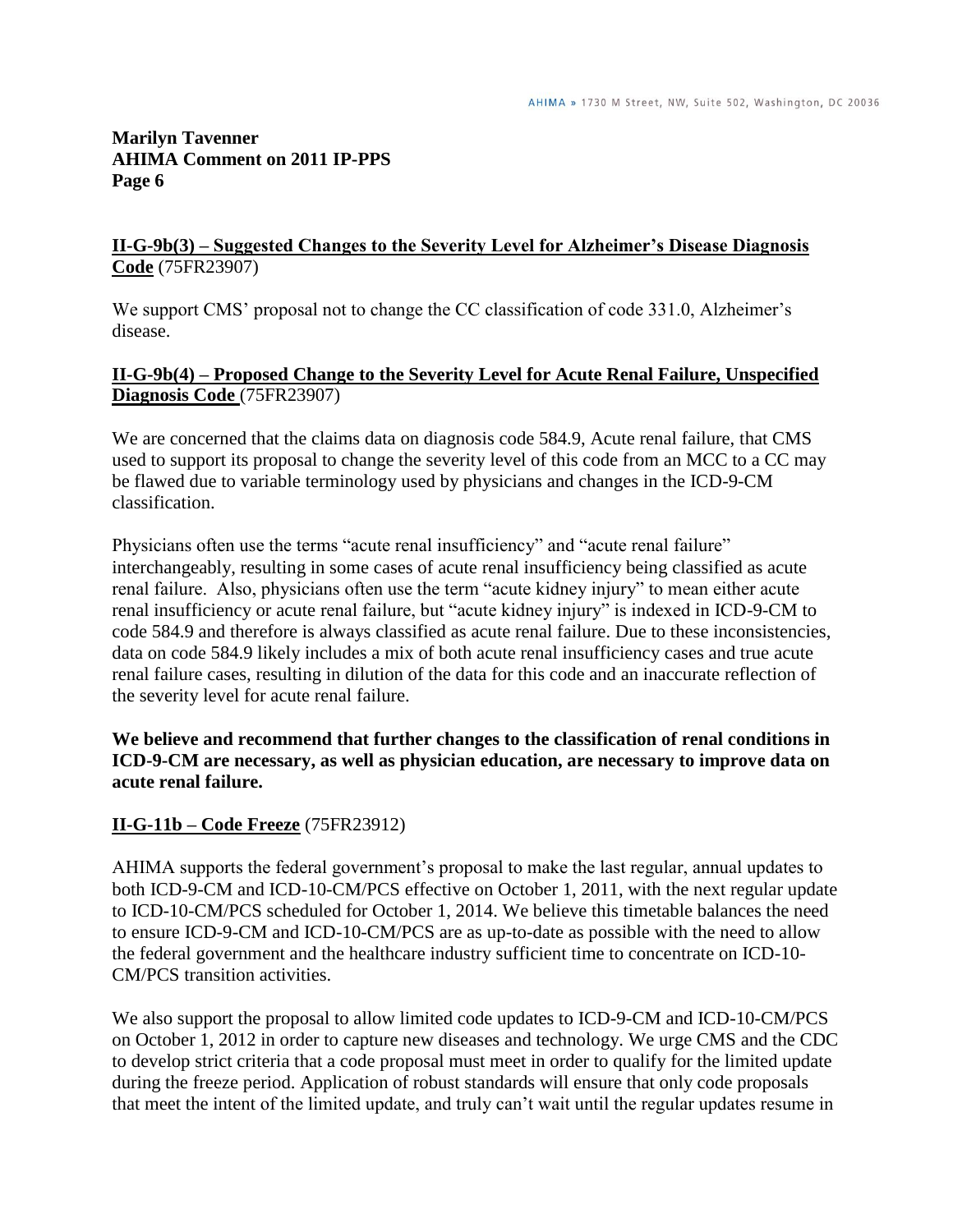2014, are implemented during the code set freeze period. The criteria for the limited update should take into account the extent of a code proposal"s impact on the code set. For example, in ICD-10-PCS, creating a new value for one of the characters or adding a root operation to a body system can potentially create many new codes.

While every effort should be made to identify and correct errors in the ICD-10-CM/PCS code sets prior to the code set freeze, errors that aren"t identified until the freeze period has started should be allowed to be corrected as part of the October 1, 2012 limited update.

#### AHIMA **does not** support the proposal to allow a limited update to ICD-10-CM/PCS on October 1, 2013. **There should be no code set update on the ICD-10-CM/PCS "go live" date.**

We believe allowing even relatively minor code set modifications to go into effect on the ICD-10-CM/PCS implementation date would unnecessarily complicate the transition. As organizations finalize their ICD-10-CM/PCS transition activities in the months and days leading up to the compliance date, it would be problematic to introduce code changes to this process at this late stage. Code set modifications require review of systems applications, edits, policies, databases, reports, and coding products to identify the impact and make any necessary consequential changes, creating additional cost and work when organizational resources should be focused on completing final ICD-10-CM/PCS implementation activities. The source of any errors or other problems encountered after ICD-10-CM/PCS implementation could be more difficult to pinpoint if new codes create glitches in addition to any problems resulting from the complex transition to ICD-10-CM/PCS.

CMS should announce the federal government"s final decision regarding a code set freeze as soon as possible, but no later than September 2010. The healthcare industry should be provided with as much advance notice as possible so ICD-10-CM/PCS planning and preparation processes and timelines can take the code set freeze into consideration. Announcing the final code set freeze decision would also alert stakeholders to the timeline for submission of code proposals that they wish to see incorporated into the code sets prior to ICD-10-CM/PCS implementation.

### **II-G-11c – Processing of 25 Diagnosis Codes and 25 Procedure Codes on Hospital Inpatient Claims** (75FR23914)

AHIMA commends CMS" plans to accept and process up to 25 diagnoses and 25 procedures on hospital inpatient claims submitted on the 5010 format beginning January 1, 2011.

This is a change AHIMA has long advocated , and we appreciate CMS" recognition that a complete picture of patients' clinical conditions and procedures is necessary in order to accurately measure quality, analyze outcomes, assess severity of illness, and determine reimbursement. We hope that other payers, including Medicaid, will follow Medicare's lead as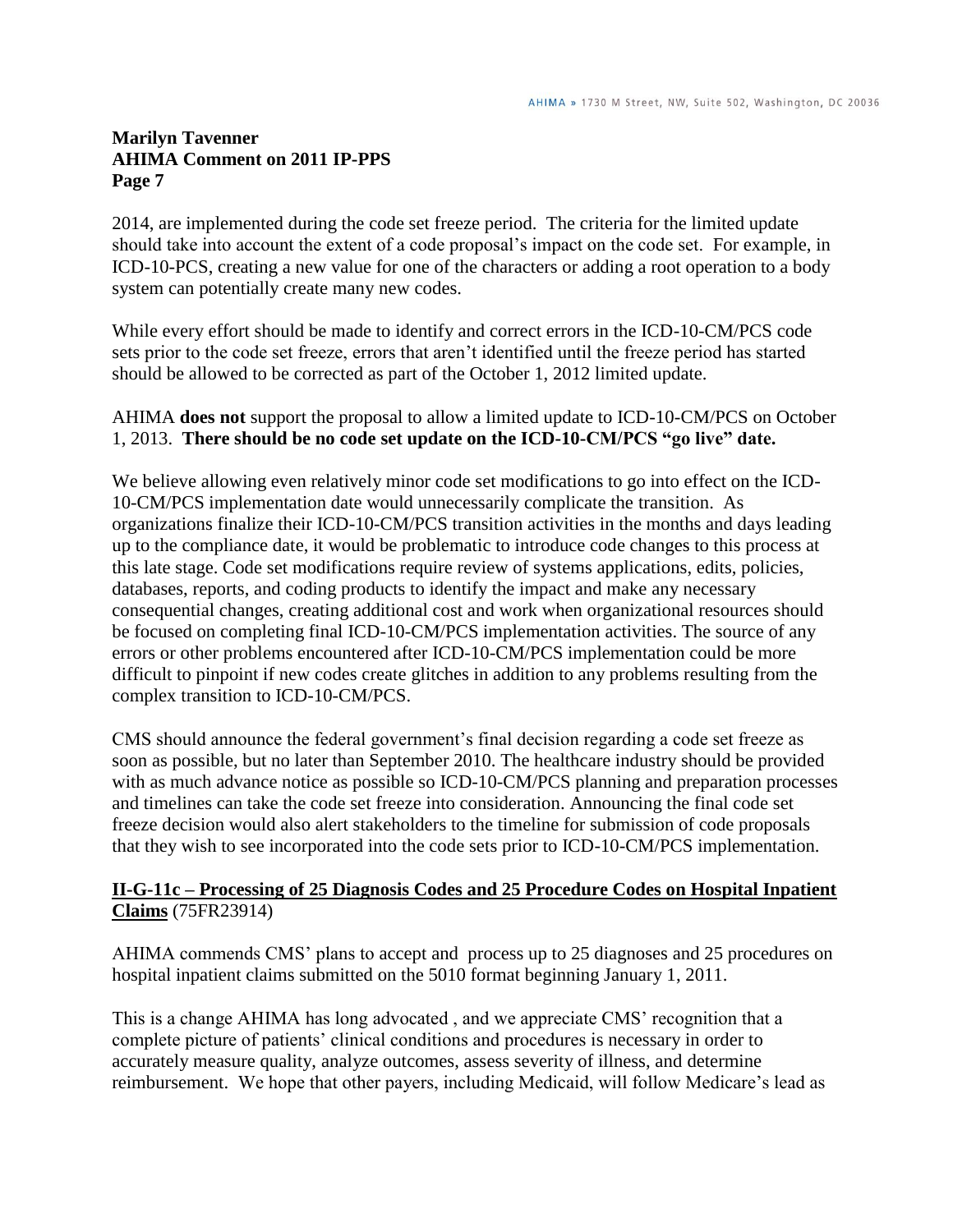they prepare for implementation of the 5010 versioning. We urge CMS to make providers aware of this change so that claims systems do not necessarily limit the codes submitted.

# **IV. Other Decisions and Proposed Changes to the IPPS for Operating Costs and GME Costs** (75FR23956)

Because the transition to ICD-10-CM/PCS is rapidly approaching and will impact the quality measurement reporting program, we strongly encourage CMS to provide an overview of the plans for transitioning the measures to reflect the code changes. We understand the NPRM discusses measure submission requirements up to December 31, 2012 discharges, we do believe providing the industry with additional information will assist with transition planning and preparation.

# **IV-A-2 – Retirement of RHQDAPU Program Measures** (75FR23960)

For additional considerations regarding the criteria for retiring of measures, AHIMA recommends that CMS evaluate the burden of collection and reporting the data against the value received from reporting the measures.

AHIMA supports CMS" reasoning for retiring the AHRQ Mortality for Selected Surgical Procedures (composite) measure and we commend CMS for discontinuing the use of this measure based on the National Quality Forum (NQF) panel"s guidance.

# **IV-A-3a – Proposed Expansion Plan for Quality Measures for the FY 2012, FY 2013, and FY 2014 Payment Determinations: Consideration in Expanding and Updating Quality Measures Under the RHQDAPU Program** (75FR23964)

AHIMA commends CMS for giving careful consideration of the issues and goals for future expansion of the RHQDAPU program as outlined in the section, "a. Considerations in Expanding and Updating Quality Measures Under the RHQDAPU Program." (75FR23964)

We also commend CMS' intentions for exploring mechanisms of data submission through the use of EHRs. We support CMS for taking steps to align data collection requirements with other measurement initiatives to reduce data collection burden for hospitals. This supports AHIMA"s "collect once, repurpose many times" stance of leveraging data that has been collected once and repurposed for other uses. This helps to reduce the data collection burden and data integrity issues.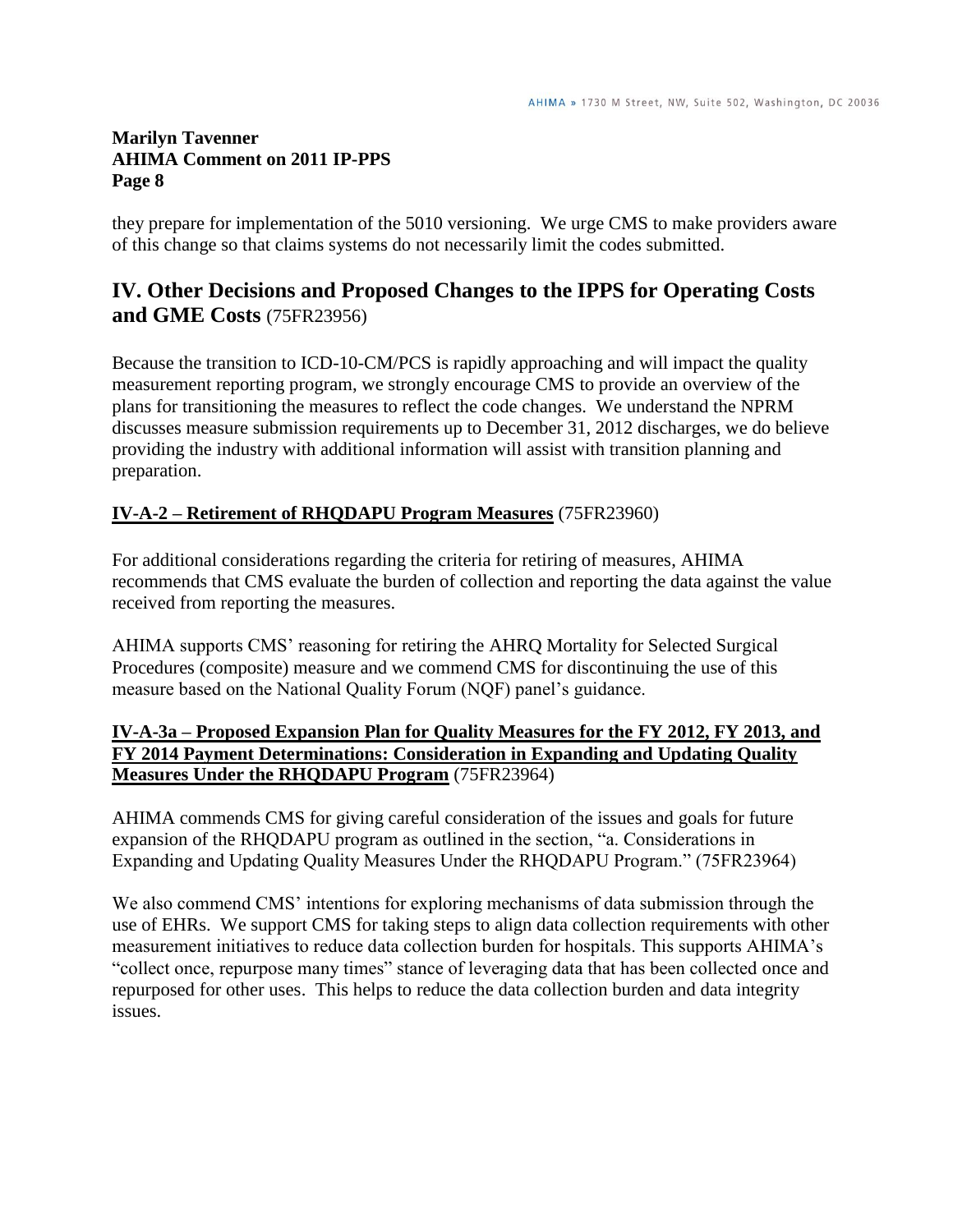# **IV-A-3b(1) – Proposed Retention of 45 Existing RHQDAPU Program Quality Measures for the FY 2012 Payment Determination** (75FR23965)

AHIMA supports CMS" intention to retire narrowly specified measures as it places additional burden for data collection and reporting.

AHIMA commends CMS for listening to the stakeholder community regarding the recommendation to retire those measures determined to demonstrate high performance nationwide. We believe this displays an effort to continue working with the community to align and prioritize nationwide healthcare quality priorities and goals.

Conversely, we are concerned about those measures that are identified for retirement in FY 2012 but proposed for use in the "*Electronic Health Record Incentive Program (Meaningful Use)*" NPRM (75FR1844) (i.e., AMI-3, AMI-5, PN-3b, and SCIP-Infection-2). We understand that the Meaningful Use Program is initially voluntary; however we do believe this activity diverges away from CMS" desire to harmonize and align initiatives for the improvement of quality. **AHIMA urges CMS to review these and future measures in comparison with meaningful use requirements for a coordinated approach toward aligning national priorities for quality measurement and improvement.**

We do support CMS' goal of retiring project specific measures (e.g., smoking cessation) and adoption of more broadly specified measures (e.g., global immunization).

# **IV-A-3b(2) – Proposed New Claims-Based Measures** (75FR23965)

Chart B on page 23884 indicates a small frequency for Air Embolism and Blood Incompatibility. **We recommend that CMS does not adopt these two measures due to the small frequency and opportunity for comparability.**

### **IV-A-3c(1) – Proposed Retention of FY 2012 Payment Determination Measures for the FY 2013 Payment Determination** (75FR23970)

We generally support CMS' proposal to retain the measures from one year to the next for continuity, but **we encourage CMS to regularly review measures to assess the need for retirement (e.g., high performance nationwide, scientifically valid, etc.).**

### **IV-A-3c(2) – Proposed New Chart-Abstracted Measure for the FY 2013 Payment Determination** (75FR23965)

We commend CMS for requesting NQF to review and potentially broaden the current endorsed measure specification to include the AMI population.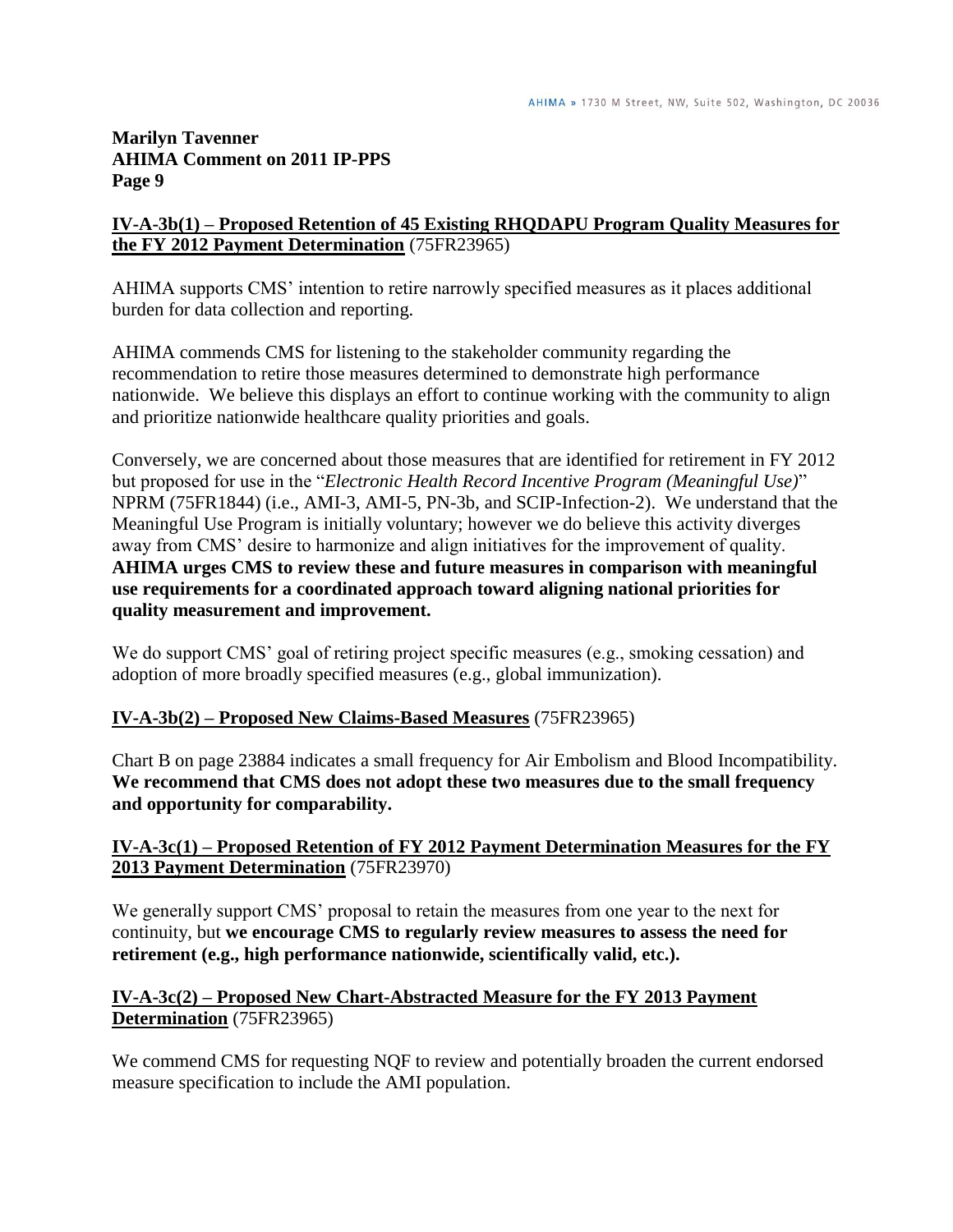### **IV-A-3c(4) – Proposed New Registry-Based Measures** (75FR23971)

AHIMA commends CMS for leveraging alternative data sources, such as registries, to avoid additional data collection burden for hospitals participating in the RHQDAPU program.

As outlined within the NPRM, CMS describes the activities that will support the new registrybased reporting efforts. It is our understanding from reading the rule that the following will occur:

1. The four proposed registry-based measures must be issued through a CMS qualified registry. (23997)

2. December 31, 2010 – At the latest, the list of qualified registries will be posted. (23997)

3. January 1, 2011 – The registry-based measures are based upon discharges beginning with this date for FY 2013 quality measurement reporting. (23972)

AHIMA believes allowing one day between the postings of qualified registries and required discharges for reporting is alarming! We are concerned that participating hospitals may contract with a registry only to find out their registry is not on the CMS approved list. This late notice may prevent hospitals from collecting registry-based measurements or cause hardship or added expense.

#### **AHIMA strongly recommends that CMS post the list of qualified registries earlier than the proposed December 31, 2010 timeframe**.

### **IV-A-5a(2) – Synchronization of RHQDAPU Program Data Submission and Validation Quarters With Quarters Used To Make Payment Determinations** (75FR23985)

AHIMA supports CMS" efforts to synchronize time frames for submission and validation of data to calendar quarters (which is consistent with the January 1 effective dates of the measures). Historically, it has been a challenge to align measures and determine what fiscal year a measure was adopted and what period of time was being used for payment validation.

In order to support the industry"s requirements for data submission we believe it would be beneficial for CMS to provide a table in the final rule containing the submission requirements for all the different types of data/measures or add the submission requirements to each of the measure listing tables for each FY Payment Determination.

### **IV-A-5a(4) – Synchronization of RHQDAPU Program Data Submission and Validation Quarters With Quarters Used To Make Payment Determinations** (75FR23990)

CMS provides the structural measure submission requirements for FY 2012 payment determination but does not provide this information for FY 2013 or FY 2014. **We request further clarification regarding whether hospitals will be required to submit the registry**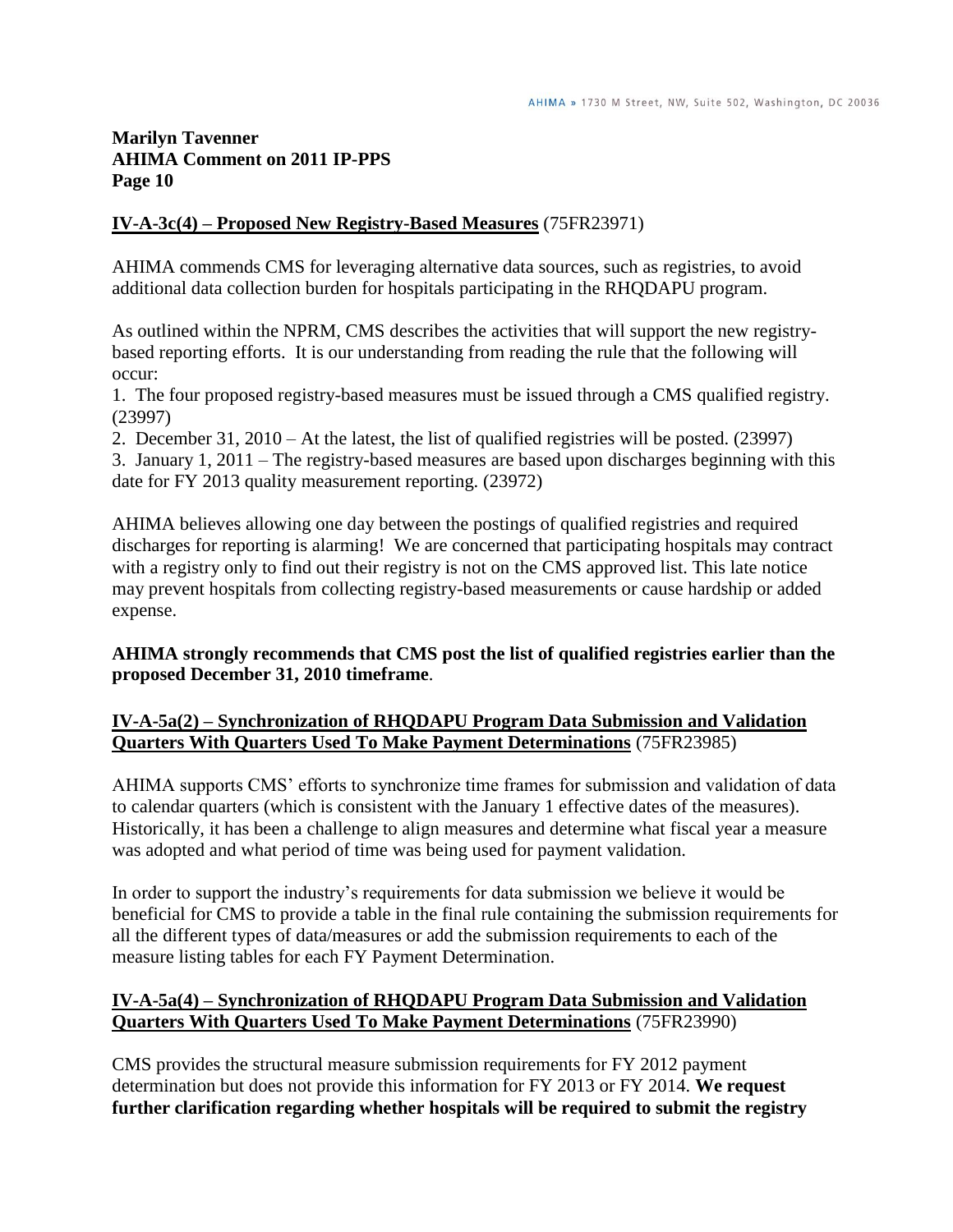### **participation information for FY 2013 and beyond or if CMS will assume this is the case based on the submission of registry-based measurement data.**

### **IV-A-7b – Proposed Supplements to the Chart Validation Process for the FY 2013 Payment Determinations and Subsequent Years** (75FR23993)

AHIMA supports CMS" proposal to include hospitals that failed validation in one year to be included in the following year of pooled hospitals as a method to verify that a hospital has in fact corrected their data collection process. Additionally, we support CMS" proposal to change the selection process to include hospitals with less than the 100 case minimum. This will allow an opportunity for all hospitals to be included in the pool for validation, increasing the overall quality and reliability of the RHQDAPU program data set.

# **IV-A-12c – Electronic Health Records (EHRs): HITECH Act EHR Provisions** (75FR23996)

Per the Meaningful Use proposed rule, "*II. Provisions of the Proposed Regulations A. Definitions Across the Medicare FFS, Medicare Advantage, and Medicaid Programs 3. Sections 4101(a) and4102(a)(1) of HITECH Act: Reporting on Clinical Quality Measures Using EHR by EPs and All Eligible Hospitals"* (75FR1870), CMS indicated hospitals would not be required to conduct duplicate quality reporting for different programs, particularly with the RHQDAPU program. After an analysis of the IPPS NPRM we do not find any information regarding alignment of initiatives and coordination with the Meaningful Use Program. **We request CMS to provide acknowledgement and further information concerning the association of the two programs and coordination of reporting requirements.**

# **IV-A-13 – Qualifications of Registries for RHQDAPU Data Submission** (75FR23997)

CMS discusses adding validation samples for the NHSN measures, however we do not see reference to the validation of registry based measure data in this section. Registry-based measures are also Chart Abstracted measures; we believe there should be some discussion of how CMS plans to validate this data also. As part of qualifying a registry, CMS outlines the requirements that they are able to perform data quality validation checks and must submit an "acceptable data validation strategy" to CMS by December 2011 but we believe any chart abstracted measure data should have a standardized method of insuring the accuracy of the data regardless of the source and this should be more explicit in the CMS rules.

# **Conclusion**

AHIMA appreciates the opportunity to comment on the proposed modifications to the Medicare Hospital Inpatient PPS program for FY 2011. AHIMA is committed to working with CMS and the healthcare industry to improve the quality healthcare data for reimbursement, quality